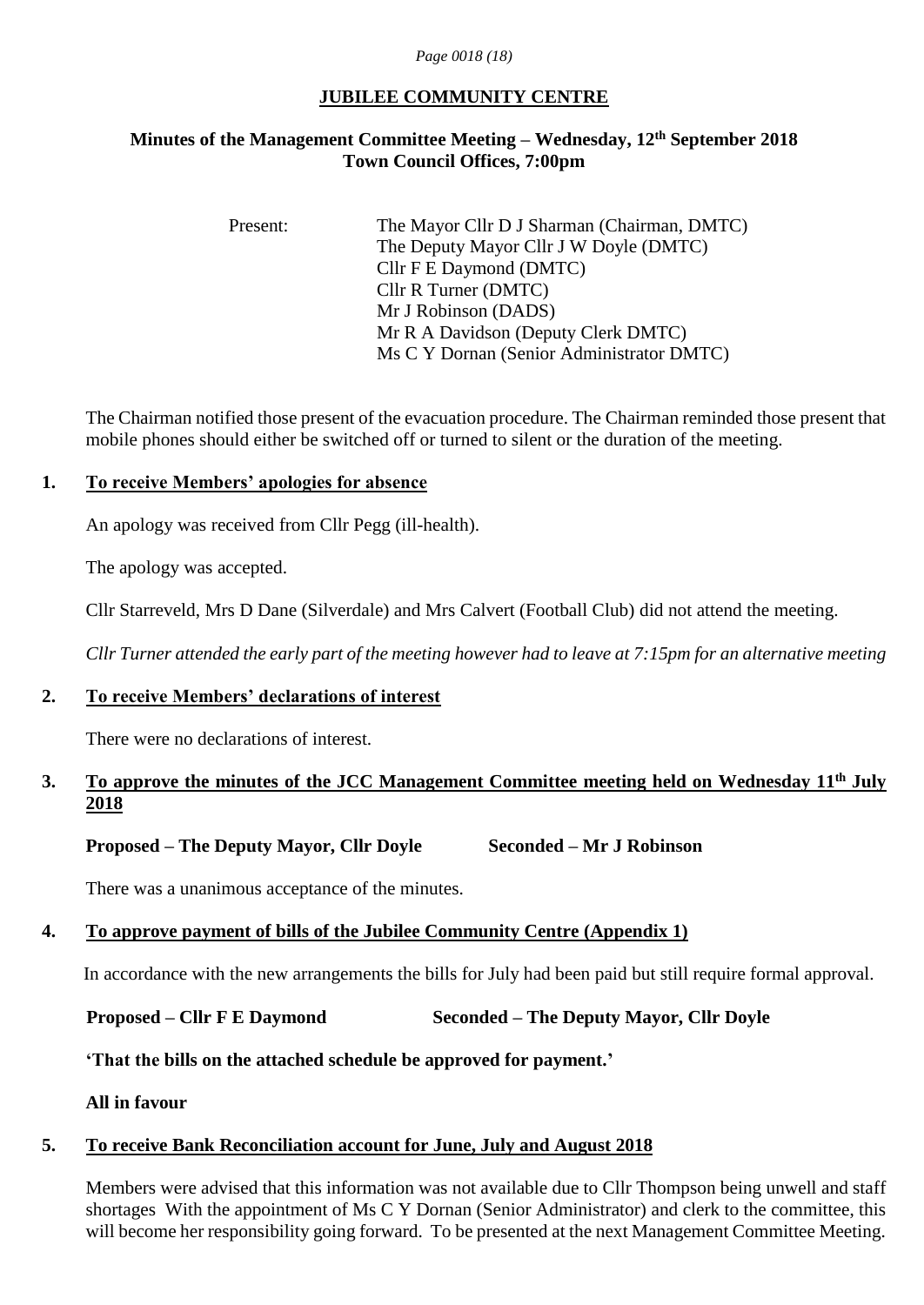#### **6. To receive update on current usage**

Members were advised that this information was not available due to staff shortage. With the appointment of Ms C Y Dornan (Senior Administrator) and clerk to the committee, this will become her responsibility going forward. To be presented at the next Management Committee Meeting.

#### **7. To receive Fire Risk Assessment**

Members were advised of recent Fire Risk Assessment.

Recommendations include

- i) an Annual Gas Safety on the building. It was suggested that Gaswise Services Ltd be instructed.
- ii) Emergency Lighting outside the premises be reviewed. It was suggested that M W Electrical were consulted to quote for back up battery powered lighting in the flood lights or an outside light be fitted in a suitable location and protected from vandalism by a cage around the head of the fixture.
- iii) A designated smoking area be introduced to the letting agreement. It was considered sensible.

# **Proposed – Cllr F E Daymond Seconded – The Mayor Cllr D J Sharman**

#### **'That the Fire Risk Assessment be accepted and the recommendations be implemented.'**

#### **All in favour**

# **8. To receive request from Boxing Club**

Mr R A Davidson (Deputy Clerk) advised that he had received an e-mail from Mr Kirby following the issuance of the July 2018 invoice which was due for payment by 31 August 2018. The Deputy Clerk read the e-mail to the members. The content advised that Mr Kirby was struggling to afford the rent due to a lack of interest in the club. It was considered that the usage had reduced due to the heat over the Summer.

The Deputy Clerk advised that Bob Casey NCC Youth Worker may be able to assist in obtaining a grant for three thousand pounds however this is not guaranteed.

# **Proposed – The Deputy Mayor, Cllr Doyle Seconded – The Mayor Cllr D J Sharman**

**'That Mr Kirby be given a 3 month payment holiday to allow a source of funding to be attempted and invite Mr Kirby to the next meeting to provide an update'**

**All in favour**

# **9. To receive an update on maintenance issues**

#### **i) JCC fascia board**

Due to the boarding containing asbestos traces Mr R A Davidson (Deputy Clerk) advised that the Town Council Health & Safety Consultant Mr Robert Wise had undertaken a risk assessment and devised a safe scheme of work for employees of Downham Market Town Council to fix cladding to the fascia board with minimal damage to the original boards.

The Deputy Mayor, Cllr Doyle requested that a quote be obtained for the lengths of new cladding. Quote to be obtained to clad the whole of the building or just the front and sides.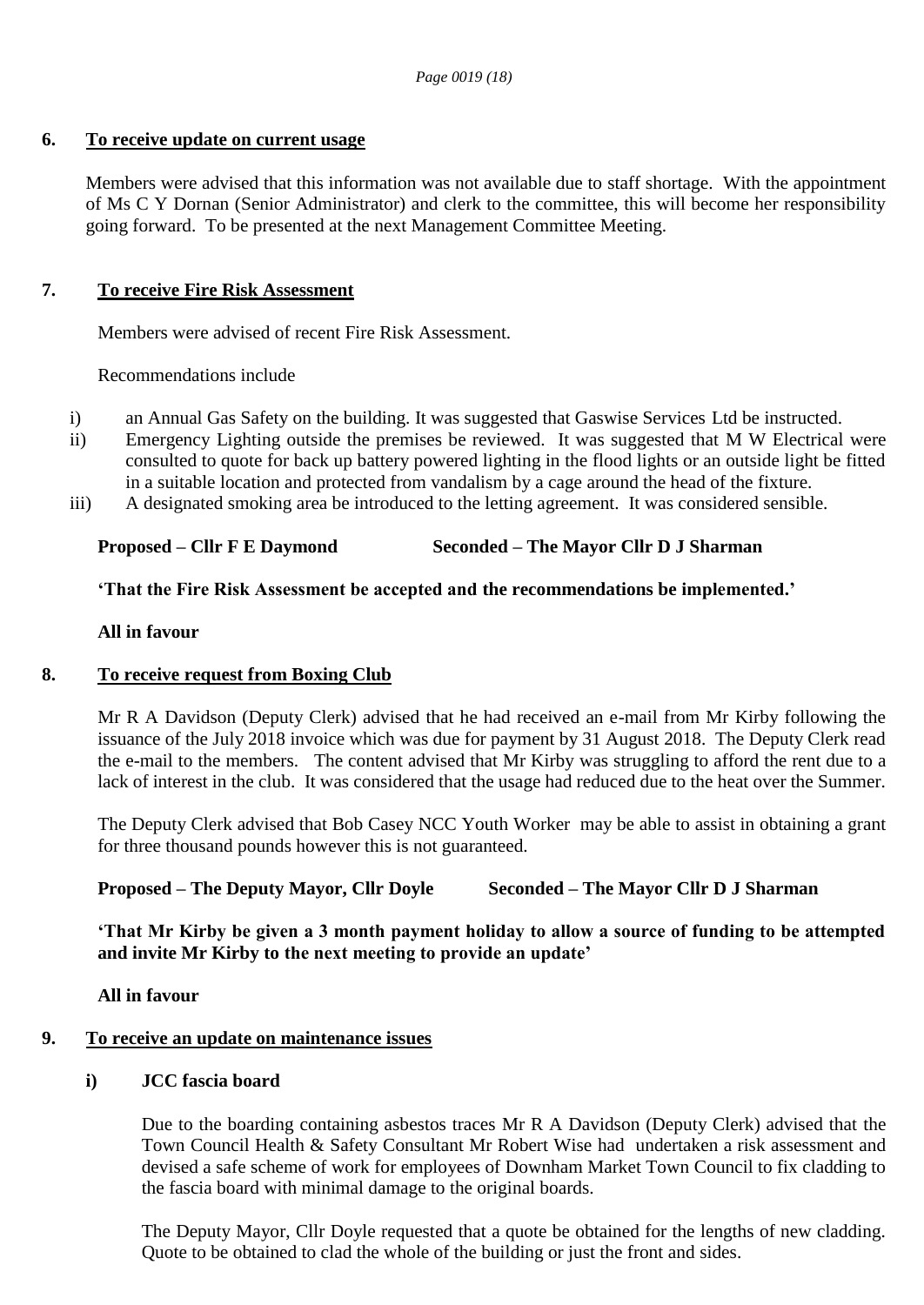The Mayor Cllr D J Sharman reminded the members that we also need to obtain personal protective equipment for the job.

#### **ii) Manhole covers**

Members were advised that since the manhole covers were screwed down that there have been no further issues.

#### **iii) Skateboard Park**

Mr R A Davidson (Deputy Clerk) advised that the Annual Play Equipment inspection had been completed.

There were 2 very low risk items and 5 low risk items.

It was requested that the Deputy Clerk and Senior Administrator review the document and present their recommendations to the Committee at the next meeting.

The members were advised that the manufacturer considers the facility to be fit for purpose with commentary that on-going maintenance will be required. It was requested that the Senior Administrator obtain a quote from Highline for recovering the Skateboard Park.

#### **10. To receive an update on the future development of the Jubilee Community Centre**

Mr R A Davidson (Deputy Clerk) advised that the deadline to submit a request for financial assistance for the re-development of the Jubilee Community Centre through the Leader Project was 25 September 2018. The Deputy Clerk has reviewed the sub sections of the grant and it does not appear that our requirements meet the remit of the fund.

The Chairman Cllr Sharman requested Mr R A Davidson (Deputy Clerk) to contact the BCKLWN Leader Cllr Brian Long to arrange a follow up meeting regarding potential BCKLWN assistance.

#### **11. To receive an update from JCC user groups**

#### **i) Scouts**

Mr R A Davidson (Deputy Clerk) advised that the hirer will no longer be completing works on the Car Park surface due to the relocation of the leader who was arranging for works to be completed. The Deputy Clerk also confirmed that the hirer is aware that they have not paid the ground rent (Ten Pounds) and this will be forthcoming shortly.

The Chairman Cllr Sharman acknowledged this information and suggested that Claire Y Dornan (Senior Administrator) investigate the cost of completing the works and contact Frimstone Ltd regarding a price.

The Deputy Clerk also advised that there was a complaint from the Scouts that there was glass to the rear of the Scout Hut which was preventing the user going outside and using this area.

The Deputy Clerk and Senior Administrator had completed at site check at 3:15pm on 12 September 2018 and can confirm that the site was clear of glass.

The Chairman requested that the Caretaker complete a daily check of the area and ensure that any glass is cleared from the area when it is found.